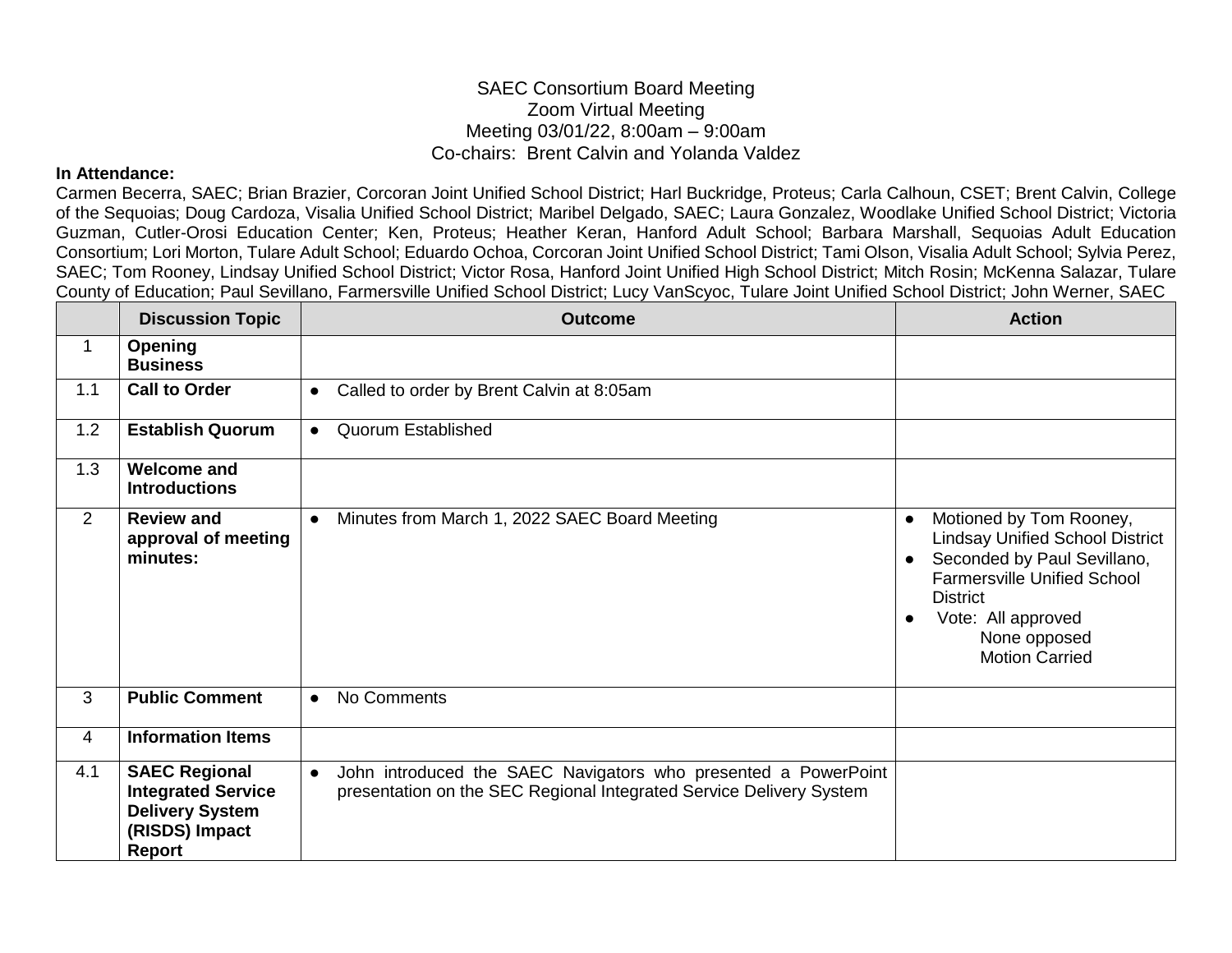| 4.2 | <b>SAEC 2022/25</b><br><b>Three Year Plan:</b><br><b>First Read</b>                         | SAEC Board Members have a opportunity to look over the 3-year plan<br>$\triangleright$ Due June 22, 2022<br>Year long process involving all governance committees and<br>⋗<br>stakeholder groups<br>$\triangleright$ Highlighted items<br>• Greater alignment to the guided pathway effort between<br>the colleges and schools<br>Digital literacy and technology<br>$\blacksquare$<br>Opportunity to re-envision strategies and processes<br>John Werner showed the SAEC Three Year Plan Conceptual View |
|-----|---------------------------------------------------------------------------------------------|-----------------------------------------------------------------------------------------------------------------------------------------------------------------------------------------------------------------------------------------------------------------------------------------------------------------------------------------------------------------------------------------------------------------------------------------------------------------------------------------------------------|
|     |                                                                                             | Barbara Marshall will be reaching out to each SAEC Board member to set<br>$\bullet$<br>up one-on-one meetings with John Werner (virtual or in person)                                                                                                                                                                                                                                                                                                                                                     |
| 4.3 | <b>SAEC 2022/23</b><br><b>Board Meeting</b><br><b>Calendar</b>                              | Virtual meetings can be maintained through next year<br>$\bullet$<br>$\triangleright$ Do we want in person meetings?<br>It was decided that 2 times in the year would work<br>o Prefer beginning of fiscal year and end of fiscal<br>vear<br>Calendar will be adjusted and brought before the SAEC<br>$\blacksquare$<br>Board as an action item on May 3, 2022                                                                                                                                            |
| 4.4 | <b>SAEC Report on</b><br><b>Consortium</b><br><b>Governance</b><br>2022/23 - John<br>Werner | Governance document<br>$\bullet$<br>$\triangleright$ Ed. Code defines the requirements that we follow<br>Dates have been cleaned up<br>➤<br>Clean out old AEBG and AB104 references<br>Will take SAEC Board action on May 3, 2022<br>➤<br>Local LEA boards take individual action to approve<br>Superintendent signs document<br>Sent copy with LEA board agenda and minutes to<br>bmarshall@vusd.org                                                                                                     |
| 4.5 | <b>SAEC Memorandum</b><br>of Understanding<br>2022/25 - John<br>Werner                      | Memorandum of Understanding<br>$\bullet$<br>$\triangleright$ Dates have been cleaned up<br>Beneficiary guarantee amounts have been updated<br>➤<br>Clean up remaining AB86, AB104 or AEBG references<br>➤<br>Change the organizational structure and staffing infograph to<br>reflect current structure and relationships                                                                                                                                                                                 |